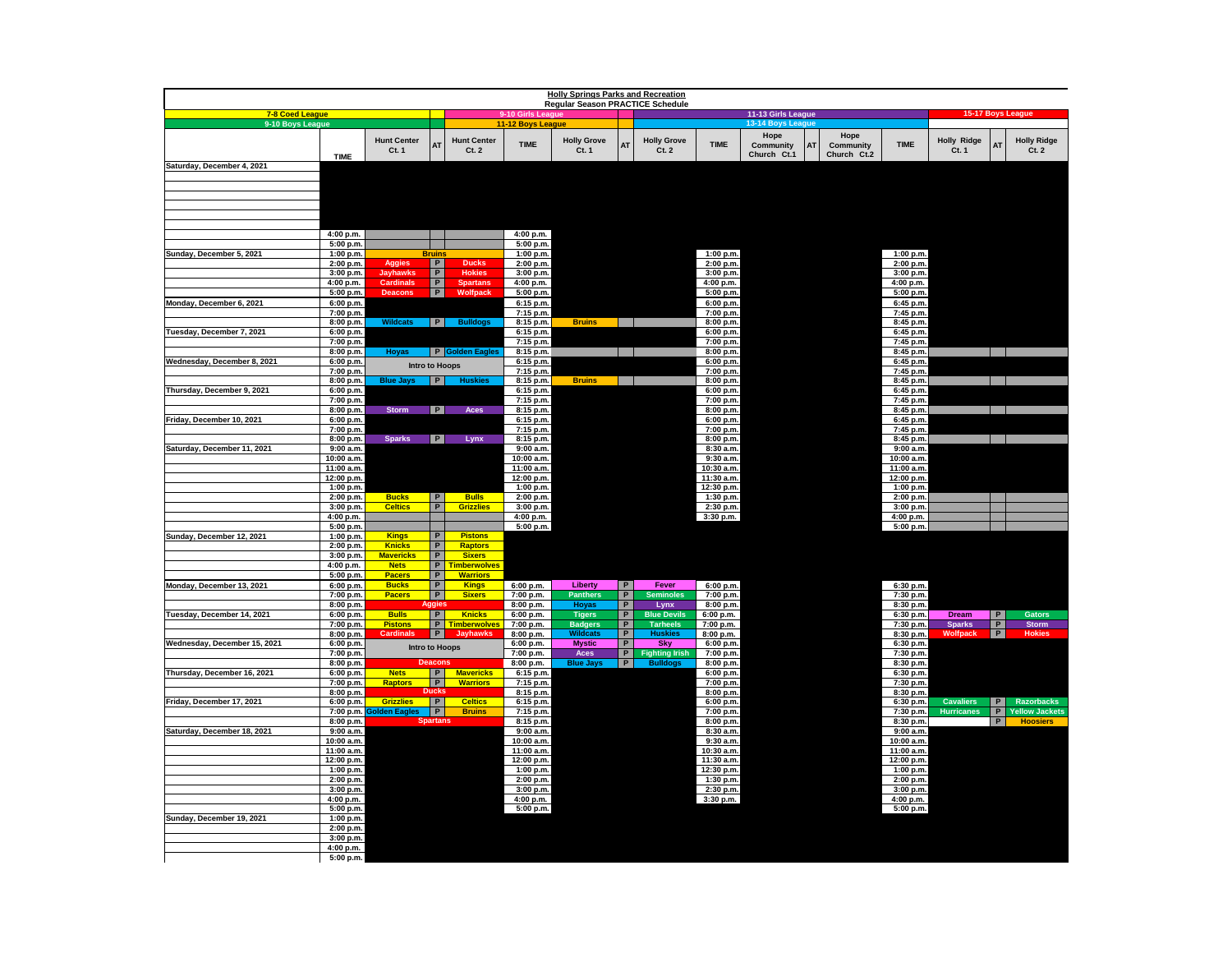| Monday, January 3, 2022     | 6:00 p.m.  | <b>Grizzlies</b>      | P                     | <b>Kings</b>     | 6:00 p.m.   | Liberty             | $\overline{P}$ | <b>Dream</b>          | 6:00 p.m.  |                     |   |                  | 6:30 p.m.  | <b>Gators</b>       | P              | <b>Badgers</b>    |
|-----------------------------|------------|-----------------------|-----------------------|------------------|-------------|---------------------|----------------|-----------------------|------------|---------------------|---|------------------|------------|---------------------|----------------|-------------------|
|                             | 7:00 p.m.  |                       | Wolfpack              |                  | 7:00 p.m.   | <b>Utes</b>         | $\overline{P}$ | <b>Hawkeyes</b>       | 7:00 p.m.  |                     |   |                  | 7:30 p.m.  | <b>Storm</b>        | P              | Lynx              |
|                             | 8:00 p.m.  |                       | P                     | <b>Hoosiers</b>  | 8:00 p.m.   | <b>Bruins</b>       | $\overline{P}$ |                       | 8:00 p.m.  |                     |   |                  | 8:30 p.m.  |                     | P              |                   |
| Tuesday, January 4, 2022    | 6:00 p.m.  | <b>Celtics</b>        | P                     | <b>Nets</b>      | 6:00 p.m.   | <b>Mystic</b>       | P              | <b>Sky</b>            | 6:00 p.m.  |                     |   |                  | 6:30 p.m.  | <b>Beavers</b>      | P              | <b>Hoosiers</b>   |
|                             | 7:00 p.m.  |                       | <b>Tarheels</b>       |                  | 7:00 p.m.   | <b>Sun Devils</b>   | P              | <b>Fighting Irish</b> | 7:00 p.m.  |                     |   |                  | 7:30 p.m.  | <b>Jayhawks</b>     | P              | <b>Aggies</b>     |
|                             | 8:00 p.m.  |                       | <b>Hokies</b>         |                  | 8:00 p.m.   | <b>Golden Bears</b> | $\mathsf{P}$   |                       | 8:00 p.m.  |                     |   |                  | 8:30 p.m.  |                     | P              |                   |
| Wednesday, January 5, 2022  | 6:00 p.m.  | Timberwolves P        |                       | <b>Warriors</b>  | 6:00 p.m.   |                     | P              |                       | 6:00 p.m.  | Fever               | P | <b>Tigers</b>    | 6:30 p.m.  |                     | P              |                   |
|                             | 7:00 p.m.  | <b>Blue Devils</b>    | $\mathsf{P}$          | <b>Cavaliers</b> | 7:00 p.m.   |                     | $\overline{P}$ |                       | 7:00 p.m.  | Aces                | P | <b>Sparks</b>    | 7:30 p.m.  |                     | $\overline{P}$ |                   |
|                             | 8:00 p.m.  | <b>Bruins</b>         | $\, {\bf P}$          |                  | 8:00 p.m.   |                     | $\overline{P}$ |                       | 8:00 p.m.  | <b>Cardinals</b>    | P | <b>Deacons</b>   | 8:30 p.m   |                     | P              |                   |
| Thursday, January 6, 2022   | 6:00 p.m.  | <b>Bulls</b>          | $\overline{P}$        | <b>Pistons</b>   | 6:00 p.m.   | <b>Terrapins</b>    | P              | <b>Seminoles</b>      | 6:00 p.m.  |                     |   |                  | 6:30 p.m.  | <b>Wildcats</b>     | P              | <b>Bulldogs</b>   |
|                             | 7:00 p.m.  |                       | <b>Blue Jays</b>      |                  | 7:00 p.m.   | <b>Hurricanes</b>   | P              | <b>Trojans</b>        | 7:00 p.m.  |                     |   |                  | 7:30 p.m.  |                     | P              | <b>Huskies</b>    |
|                             | 8:00 p.m.  | Lynx                  | P                     |                  | 8:00 p.m.   |                     | P              |                       | 8:00 p.m.  |                     |   |                  | 8:30 p.m.  |                     | P              |                   |
| Friday, January 7, 2022     | 6:00 p.m.  | <b>Bucks</b>          | $\overline{P}$        | <b>Knicks</b>    | 6:00 p.m.   |                     |                |                       | 6:00 p.m.  | <b>Panthers</b>     |   | P Yellow Jackets | 6:30 p.m.  | Hoyas               |                | P Golden Eagles   |
|                             | 7:00 p.m.  | <b>Razorbacks</b>     | $\overline{P}$        | <b>Sixers</b>    | 7:00 p.m.   |                     |                |                       | 7:00 p.m.  | <b>Golden Bears</b> | P | <b>Cougars</b>   | 7:30 p.m.  | <b>Ducks</b>        | P              | <b>Spartans</b>   |
|                             | 8:00 p.m.  |                       | P                     | <b>Hoosiers</b>  | 8:00 p.m.   |                     |                |                       | 8:00 p.m.  | <b>Buffaloes</b>    | P | <b>Bruins</b>    | 8:30 p.m.  |                     | P              |                   |
| Saturday, January 8, 2022   | 9:00a.m.   |                       |                       |                  | 9:00a.m.    |                     |                |                       | 8:30 a.m.  |                     |   |                  | 9:00a.m.   |                     |                |                   |
|                             | 10:00 a.m. |                       |                       |                  | 10:00 a.m.  |                     |                |                       | 9:30 a.m.  |                     |   |                  | 10:00 a.m. |                     |                |                   |
|                             | 11:00 a.m. |                       |                       |                  | 11:00 a.m.  |                     |                |                       | 10:30 a.m. |                     |   |                  | 11:00 a.m. |                     |                |                   |
|                             | 12:00 p.m. |                       |                       |                  | 12:00 p.m.  |                     |                |                       | 11:30 a.m. |                     |   |                  | 12:00 p.m. |                     |                |                   |
|                             | 1:00 p.m.  |                       |                       |                  | 1:00 p.m.   |                     |                |                       | 12:30 p.m. |                     |   |                  | 1:00 p.m.  |                     |                |                   |
|                             | 2:00 p.m.  |                       |                       |                  | 2:00 p.m.   |                     |                |                       | 1:30 p.m.  |                     |   |                  | 2:00 p.m.  |                     |                |                   |
|                             | 3:00 p.m.  |                       |                       |                  | 3:00 p.m.   |                     |                |                       | 2:30 p.m.  |                     |   |                  | 3:00 p.m.  |                     |                |                   |
|                             | 4:00 p.m.  |                       |                       |                  | 4:00 p.m.   |                     |                |                       | 3:30 p.m.  | <b>Utes</b>         | P |                  | 4:00 p.m.  |                     |                |                   |
|                             | 5:00 p.m.  |                       |                       |                  | 5:00 p.m.   |                     |                |                       |            |                     |   |                  | 5:00 p.m.  |                     |                |                   |
| Sunday, January 9, 2022     | 1:00 p.m.  | <b>Pacers</b>         |                       | <b>Mavericks</b> |             |                     |                |                       |            |                     |   |                  |            |                     |                |                   |
|                             | 2:00 p.m.  | <b>Raptors</b>        |                       | <b>Sixers</b>    |             |                     |                |                       |            |                     |   |                  |            |                     |                |                   |
|                             | 3:00 p.m.  | <b>Bulls</b>          |                       |                  |             |                     |                |                       |            |                     |   |                  |            |                     |                |                   |
|                             | 4:00 p.m.  |                       |                       |                  |             |                     |                |                       |            |                     |   |                  |            |                     |                |                   |
|                             | 5:00 p.m.  |                       |                       |                  |             |                     |                |                       |            |                     |   |                  |            |                     |                |                   |
| Monday, January 10, 2022    | 6:00 p.m.  |                       |                       |                  | 6:15 p.m.   |                     |                |                       | 6:00 p.m.  |                     |   |                  | 6:45 p.m.  |                     |                |                   |
|                             | 7:00 p.m.  |                       |                       |                  | 7:15 p.m.   |                     |                |                       | 7:00 p.m.  |                     |   |                  | 7:45 p.m.  |                     |                |                   |
|                             | 8:00 p.m.  | <b>Aces</b>           | P                     | Lynx             | 8:15 p.m.   |                     |                |                       | 8:00 p.m.  |                     |   |                  | 8:45 p.m.  |                     |                |                   |
| Tuesday, January 11, 2022   | 6:00 p.m.  |                       |                       |                  | 6:15 p.m.   |                     |                |                       | 6:00 p.m.  |                     |   |                  | 6:45 p.m.  |                     |                |                   |
|                             | 7:00 p.m.  |                       |                       |                  | 7:15 p.m.   |                     |                |                       | 7:00 p.m.  |                     |   |                  | 7:45 p.m.  |                     |                |                   |
|                             | 8:00 p.m.  | <b>Bruins</b>         | P                     |                  | 8:15 p.m.   |                     |                |                       | 8:00 p.m.  |                     |   |                  | 8:45 p.m.  |                     |                |                   |
| Wednesday, January 12, 2022 | 6:00 p.m.  |                       | <b>Intro to Hoops</b> |                  | 6:15 p.m.   |                     |                |                       | 6:00 p.m.  |                     |   |                  | 6:45 p.m.  |                     |                |                   |
|                             | 7:00 p.m.  |                       |                       |                  | 7:15 p.m.   |                     |                |                       | 7:00 p.m.  |                     |   |                  | 7:45 p.m.  |                     |                |                   |
|                             | 8:00 p.m.  |                       | <b>Cardinals</b>      |                  | 8:15 p.m.   | <b>Golden Bears</b> | P              |                       | 8:00 p.m.  | <b>Bruins</b>       | P | <b>Hoosiers</b>  | 8:45 p.m.  |                     |                |                   |
| Thursday, January 13, 2022  | 6:00 p.m.  |                       |                       |                  | 6:15 p.m.   |                     |                |                       | 6:00 p.m.  |                     |   |                  | 6:45 p.m.  |                     |                |                   |
|                             | 7:00 p.m.  |                       |                       |                  | 7:15 p.m.   |                     |                |                       | 7:00 p.m.  |                     |   |                  | 7:45 p.m.  |                     |                |                   |
|                             | 8:00 p.m.  |                       | <b>Wolfpack</b>       |                  | 8:15 p.m.   | <b>Sun Devils</b>   | P              | Lynx                  | 8:00 p.m.  |                     |   |                  | 8:45 p.m.  |                     |                |                   |
| Friday, January 14, 2022    | 6:00 p.m.  |                       |                       |                  | 6:15 p.m.   |                     |                |                       | 6:00 p.m.  |                     |   |                  | 6:45 p.m.  |                     |                |                   |
|                             | 7:00 p.m.  |                       |                       |                  | $7:15$ p.m. |                     |                |                       | 7:00 p.m.  |                     |   |                  | 7:45 p.m.  |                     |                |                   |
|                             | 8:00 p.m.  |                       | P                     |                  | 8:15 p.m.   |                     |                |                       | 8:00 p.m.  |                     |   |                  | 8:45 p.m.  |                     |                |                   |
| Saturday, January 15, 2022  | 9:00a.m.   | <b>Storm</b>          | P                     | <b>Sparks</b>    | 9:00a.m.    |                     |                |                       | 8:30 a.m.  |                     |   |                  | 9:00a.m.   | <b>Hurricanes</b>   | P              | <b>Tarheels</b>   |
|                             | 10:00 a.m. | <b>Blue Devils</b>    | $\, {\bf P}$          | <b>Gators</b>    | 10:00 a.m.  |                     |                |                       | 9:30 a.m.  |                     |   |                  | 10:00 a.m. | <b>Golden Bears</b> | $\mathsf{P}$   | <b>Razorbacks</b> |
|                             | 11:00 a.m. | <b>Seminoles</b>      | $\, {\bf P}$          | <b>Cavaliers</b> | 11:00 a.m.  |                     |                |                       | 10:30 a.m. |                     |   |                  | 11:00 a.m. | <b>Terrapins</b>    | P              | <b>Trojans</b>    |
|                             | 12:00 p.m. | <b>Fighting Irish</b> | $\overline{P}$        | <b>Tigers</b>    | 12:00 p.m.  |                     |                |                       | 11:30 a.m. |                     |   |                  | 12:00 p.m. | <b>Utes</b>         | P              | <b>Hoosiers</b>   |
|                             | 1:00 p.m.  | <b>Badgers</b>        | P                     | <b>Sky</b>       | 1:00 p.m.   |                     |                |                       | 12:30 p.m. |                     |   |                  | 1:00 p.m.  | <b>Hawkeves</b>     | P              | <b>Bruins</b>     |
|                             | 2:00 p.m.  |                       |                       |                  | 2:00 p.m.   | <b>Beavers</b>      | P              | <b>Huskies</b>        | 1:30 p.m.  |                     |   |                  | 2:00 p.m.  | <b>Blue Jays</b>    | P              | <b>Buffaloes</b>  |
|                             | 3:00 p.m.  |                       |                       |                  | 3:00 p.m.   | <b>Jayhawks</b>     | P              | <b>Hoyas</b>          | 2:30 p.m.  |                     |   |                  | 3:00 p.m.  |                     | P              |                   |
|                             | 4:00 p.m.  |                       |                       |                  | 4:00 p.m.   | <b>Wildcats</b>     | P              | <b>Bulldogs</b>       | 3:30 p.m.  |                     |   |                  | 4:00 p.m.  |                     | P              |                   |
|                             | 5:00 p.m.  |                       |                       |                  | 5:00 p.m.   |                     |                |                       |            |                     |   |                  | 5:00 p.m.  |                     | P              |                   |
| Sunday, January 16, 2022    | 1:00 p.m.  |                       | <b>Golden Eagles</b>  |                  |             |                     |                |                       |            |                     |   |                  |            |                     |                |                   |
|                             | 2:00 p.m.  |                       | <b>Spartans</b>       |                  |             |                     |                |                       |            |                     |   |                  |            |                     |                |                   |
|                             | 3:00 p.m.  |                       | <b>Aggies</b>         |                  |             |                     |                |                       |            |                     |   |                  |            |                     |                |                   |
|                             | 4:00 p.m.  |                       | <b>Ducks</b>          |                  |             |                     |                |                       |            |                     |   |                  |            |                     |                |                   |
|                             | 5:00 p.m.  | <b>Bucks</b>          | P                     | <b>Warriors</b>  |             |                     |                |                       |            |                     |   |                  |            |                     |                |                   |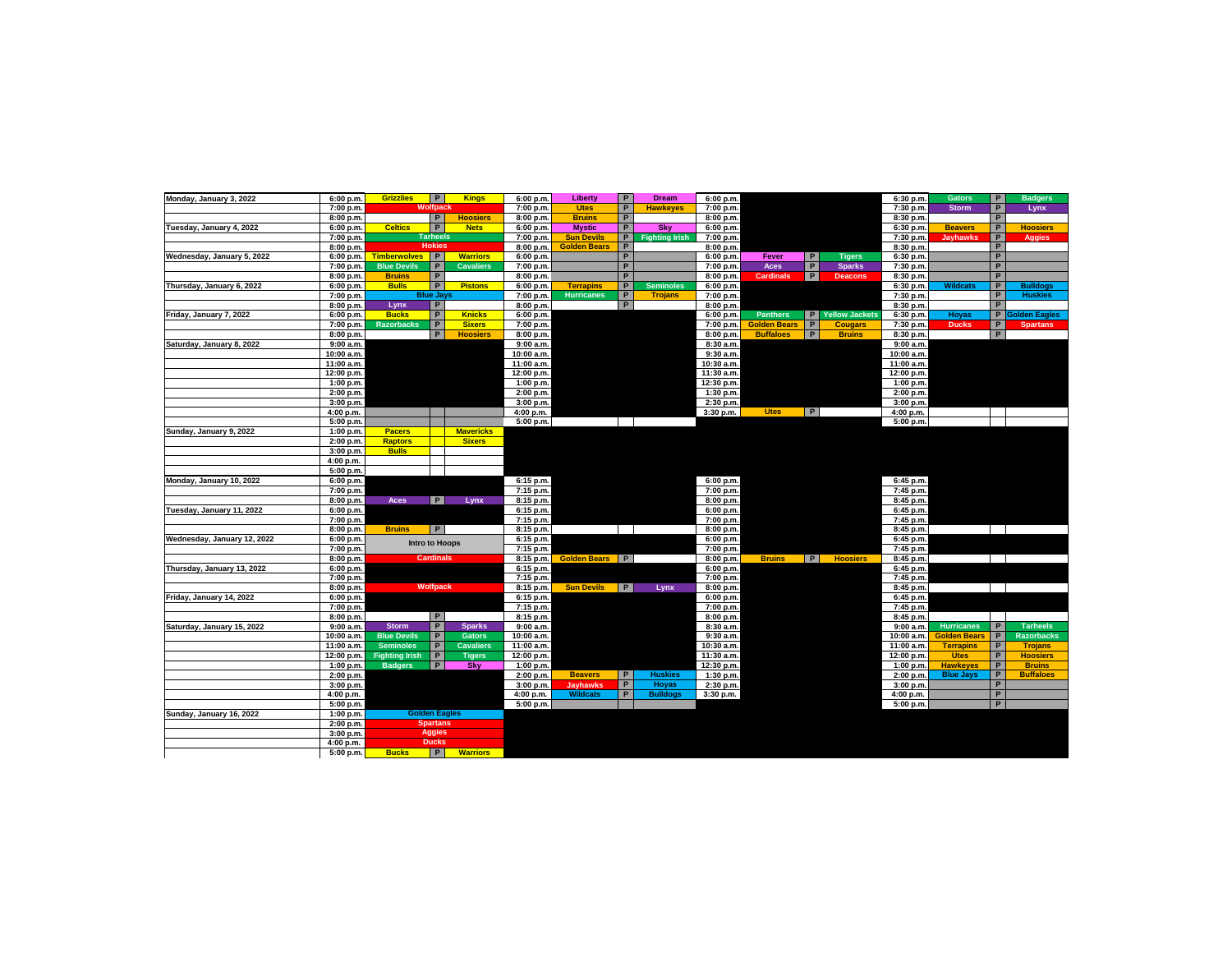| Monday, January 17, 2022    | 6:00 p.m.               |                                                        | 6:15 p.m.               |                   |   |                 | 6:00 p.m.                |                     |                |                   | 6:45 p.m.                |                               |                     |                  |
|-----------------------------|-------------------------|--------------------------------------------------------|-------------------------|-------------------|---|-----------------|--------------------------|---------------------|----------------|-------------------|--------------------------|-------------------------------|---------------------|------------------|
|                             | 7:00 p.m.               |                                                        | 7:15 p.m.               |                   |   |                 | 7:00 p.m.                |                     |                |                   | 7:45 p.m.                |                               |                     |                  |
|                             | 8:00 p.m.               |                                                        | 8:15 p.m.               |                   |   |                 | 8:00 p.m.                |                     |                |                   | 8:45 p.m.                |                               |                     |                  |
| Tuesday, January 18, 2022   | 6:00 p.m.               |                                                        | 6:15 p.m.               |                   |   |                 | 6:00 p.m.                |                     |                |                   | 6:45 p.m.                |                               |                     |                  |
|                             | 7:00 p.m.               |                                                        | 7:15 p.m.               |                   |   |                 | 7:00 p.m.                |                     |                |                   | 7:45 p.m.                |                               |                     |                  |
|                             | 8:00 p.m.               | <b>Wolfpack</b>                                        | 8:15 p.m.               | Lynx              |   | <b>Bruins</b>   | 8:00 p.m.                |                     |                |                   | 8:45 p.m.                |                               |                     |                  |
| Wednesday, January 19, 2022 | 6:00 p.m.               |                                                        | 6:15 p.m.               |                   |   |                 | 6:00 p.m.                |                     |                |                   | 6:45 p.m.                |                               |                     |                  |
|                             | 7:00 p.m.               | <b>Intro to Hoops</b>                                  | 7:15 p.m.               |                   |   |                 | 7:00 p.m.                |                     |                |                   | 7:45 p.m.                |                               |                     |                  |
|                             | 8:00 p.m.               | P<br><b>Bulldoas</b><br>Hoyas                          | 8:15 p.m.               | <b>Sun Devils</b> | P |                 | 8:00 p.m.                |                     |                |                   | 8:45 p.m.                |                               |                     |                  |
| Thursday, January 20, 2022  | 6:00 p.m.               |                                                        | 6:15 p.m.               |                   |   |                 | 6:00 p.m.                |                     |                |                   | 6:45 p.m.                |                               |                     |                  |
|                             | 7:00 p.m.               |                                                        | 7:15 p.m.               |                   |   |                 | 7:00 p.m.                |                     |                |                   | 7:45 p.m.                |                               |                     |                  |
|                             | 8:00 p.m.               | <b>Huskies</b><br>P<br>Wildcats                        | 8:15 p.m.               |                   |   |                 | 8:00 p.m.                |                     |                |                   | 8:45 p.m.                |                               |                     |                  |
| Friday, January 21, 2022    | 6:00 p.m.               |                                                        | 6:15 p.m.               |                   |   |                 | 6:00 p.m.                |                     |                |                   | 6:45 p.m.                |                               |                     |                  |
|                             | 7:00 p.m.               |                                                        | 7:15 p.m.               |                   |   |                 | 7:00 p.m.                |                     |                |                   | 7:45 p.m.                |                               |                     |                  |
|                             | 8:00 p.m.               | <b>Aggies</b>                                          | 8:15 p.m.               |                   |   |                 | 8:00 p.m.                |                     |                |                   | 8:45 p.m.                |                               |                     |                  |
| Saturday, January 22, 2022  | 9:00 a.m.               |                                                        | 9:00a.m.                |                   |   |                 | 8:30 a.m.                | <b>Dream</b>        | P              | Sky               | 9:00a.m.                 | <b>Ducks</b>                  | P                   | <b>Deacons</b>   |
|                             | 10:00 a.m.              |                                                        | 10:00 a.m.              |                   |   |                 | 9:30 a.m.                | Liberty             | $\overline{P}$ | Fever             | 10:00 a.m.               | <b>Hokies</b>                 | $\overline{P}$      | <b>Cavaliers</b> |
|                             | 11:00 a.m.              |                                                        | 11:00 a.m.              |                   |   |                 | 10:30 a.m.               | <b>Mystic</b>       | P              | <b>Storm</b>      | 11:00 a.m.               | <b>Hurricanes</b>             | $\mathsf{P}$        | <b>Blue Jays</b> |
|                             | 12:00 p.m.              | <b>Spartans</b>                                        | 12:00 p.m.              |                   |   |                 | 11:30 a.m.               | <b>Sparks</b>       | $\overline{P}$ | <b>Aces</b>       | 12:00 p.m.               | <b>Blue Devils</b>            | $\overline{P}$      | <b>Panthers</b>  |
|                             | 1:00 p.m.               | <b>Golden Eagles</b>                                   | 1:00 p.m.               |                   |   |                 | 12:30 p.m.               | Lynx                | P              | <b>Sun Devils</b> | 1:00 p.m.                |                               | P                   |                  |
|                             | 2:00 p.m.               |                                                        | 2:00 p.m.               |                   |   |                 | 1:30 p.m.                | <b>Cougars</b>      | P              | <b>Buffaloes</b>  | 2:00 p.m.                |                               | P                   |                  |
|                             | 3:00 p.m.               |                                                        | 3:00 p.m.               |                   |   |                 | 2:30 p.m.                | <b>Golden Bears</b> | P              | <b>Hawkeyes</b>   | 3:00 p.m.                |                               | P                   |                  |
|                             | 4:00 p.m.               |                                                        | 4:00 p.m.               | <b>Beavers</b>    | P | <b>Utes</b>     | 3:30 p.m.                | <b>Hoosiers</b>     | P              | <b>Terrapins</b>  | 4:00 p.m.                |                               | P                   |                  |
|                             | 5:00 p.m.               |                                                        | 5:00 p.m.               |                   | P |                 |                          |                     |                |                   | 5:00 p.m.                |                               | P                   |                  |
| Sunday, January 23, 2022    | 1:00 p.m.               | <b>Sixers</b><br>P<br><b>Bulls</b>                     |                         |                   |   |                 |                          |                     |                |                   |                          |                               |                     |                  |
|                             | 2:00 p.m.               | $\mathsf{P}$<br><b>Bucks</b>                           |                         |                   |   |                 |                          |                     |                |                   |                          |                               |                     |                  |
|                             | 3:00 p.m.               | $\overline{P}$<br><b>Razorbacks</b><br><b>Warriors</b> |                         |                   |   |                 |                          |                     |                |                   |                          |                               |                     |                  |
|                             | 4:00 p.m.               | $\overline{P}$                                         |                         |                   |   |                 |                          |                     |                |                   |                          |                               |                     |                  |
|                             | 5:00 p.m.               | $\overline{P}$                                         |                         |                   |   |                 |                          |                     |                |                   |                          |                               |                     |                  |
| Monday, January 24, 2022    | 6:00 p.m.               |                                                        | 6:15 p.m.               |                   |   |                 | 6:00 p.m.                |                     |                |                   | 6:45 p.m.                |                               |                     |                  |
|                             | 7:00 p.m.               |                                                        | 7:15 p.m.               |                   |   |                 | 7:00 p.m.                |                     |                |                   | 7:45 p.m.                |                               |                     |                  |
|                             | 8:00 p.m.               | <b>Wolfpack</b>                                        | 8:15 p.m.               |                   |   |                 | 8:00 p.m.                |                     |                |                   | 8:45 p.m.                |                               |                     |                  |
| Tuesday, January 25, 2022   | 6:00 p.m.               |                                                        | 6:15 p.m.               |                   |   |                 | 6:00 p.m.                |                     |                |                   | 6:45 p.m.                |                               |                     |                  |
|                             | 7:00 p.m.               |                                                        | 7:15 p.m.               |                   |   |                 | 7:00 p.m.                |                     |                |                   | 7:45 p.m.                |                               |                     |                  |
|                             | 8:00 p.m.               | <b>Jayhawks</b>                                        | 8:15 p.m.               | <b>Wildcats</b>   |   | P Golden Eagles | 8:00 p.m.                |                     |                |                   | 8:45 p.m.                |                               | P                   | <b>Hoosiers</b>  |
| Wednesday, January 26, 2022 | 6:00 p.m.               | <b>Intro to Hoops</b>                                  | 6:15 p.m.               |                   |   |                 | 6:00 p.m.                |                     |                |                   | 6:45 p.m.                |                               | P                   |                  |
|                             | 7:00 p.m.               |                                                        | 7:15 p.m.               |                   |   |                 | 7:00 p.m.                |                     |                |                   | 7:45 p.m.                |                               | P                   |                  |
|                             | 8:00 p.m.               | <b>Cardinals</b>                                       | 8:15 p.m.               | Hoyas             | P | <b>Bulldogs</b> | 8:00 p.m.                |                     |                |                   | 8:45 p.m.                |                               | P                   |                  |
| Thursday, January 27, 2022  | 6:00 p.m.               |                                                        | 6:15 p.m.               |                   |   |                 | 6:00 p.m.                |                     |                |                   | 6:45 p.m.                |                               | P                   |                  |
|                             | 7:00 p.m.               |                                                        | 7:15 p.m.               |                   |   |                 | 7:00 p.m.                |                     |                |                   | 7:45 p.m.                |                               | $\overline{P}$      |                  |
|                             | 8:00 p.m.               | <b>Storm</b>                                           | 8:15 p.m.               |                   |   |                 | 8:00 p.m.                |                     |                |                   | 8:45 p.m.                |                               | P                   |                  |
| Friday, January 28, 2022    | 6:00 p.m.               |                                                        | 6:15 p.m.               |                   |   |                 | 6:00 p.m.                |                     |                |                   | 6:45 p.m.                |                               | P                   |                  |
|                             | 7:00 p.m.               |                                                        | 7:15 p.m.               |                   |   |                 | 7:00 p.m.                |                     |                |                   | 7:45 p.m.                |                               | $\overline{P}$      |                  |
|                             | 8:00 p.m.               | P<br><b>Celtics</b><br><b>Sparks</b>                   | 8:15 p.m.               |                   |   |                 | 8:00 p.m.                |                     |                |                   | 8:45 p.m.                |                               | P                   |                  |
| Saturday, January 29, 2022  | 9:00 a.m.               | <b>Golden Bears</b>                                    | 9:00a.m.                |                   |   |                 | 8:30 a.m.                |                     |                |                   | 9:00 a.m.                | <b>Hawkeyes</b>               | P                   | <b>Terrapins</b> |
|                             | 10:00 a.m.              | <b>Sun Devils</b><br><b>Mystic</b>                     | 10:00 a.m.              |                   |   |                 | 9:30 a.m.                |                     |                |                   | 10:00 a.m.               | <b>Buffaloes</b>              | P                   | <b>Torjans</b>   |
|                             | 11:00 a.m.              | <b>Dream</b>                                           | 11:00 a.m.              |                   |   |                 | 10:30 a.m.               |                     |                |                   | 11:00 a.m.<br>12:00 p.m. | <b>Beavers</b><br><b>Utes</b> | P<br>$\overline{P}$ | <b>Cougars</b>   |
|                             | 12:00 p.m.<br>1:00 p.m. | <b>Liberty</b>                                         | 12:00 p.m.<br>1:00 p.m. |                   |   |                 | 11:30 a.m.<br>12:30 p.m. |                     |                |                   | 1:00 p.m.                | Sky                           | $\overline{P}$      | <b>Hoosiers</b>  |
|                             |                         |                                                        |                         |                   |   |                 |                          |                     |                |                   |                          |                               | P                   | Fever            |
|                             | 2:00 p.m.               |                                                        | 2:00 p.m.               |                   |   |                 | 1:30 p.m.                |                     |                |                   | 2:00 p.m.                | <b>Cavaliers</b>              | P                   |                  |
|                             | 3:00 p.m.               |                                                        | 3:00 p.m.               |                   |   |                 | 2:30 p.m.                |                     |                |                   | 3:00 p.m.                |                               | P                   |                  |
|                             | 4:00 p.m.               |                                                        | 4:00 p.m.               |                   |   |                 | 3:30 p.m.                |                     |                |                   | 4:00 p.m.                |                               | P                   |                  |
| Sunday, January 30, 2022    | 5:00 p.m.               | <b>Hokies</b>                                          | 5:00 p.m.               |                   |   |                 |                          |                     |                |                   | 5:00 p.m.                |                               |                     |                  |
|                             | 1:00 p.m.<br>2:00 p.m.  | <b>Deacons</b>                                         |                         |                   |   |                 |                          |                     |                |                   |                          |                               |                     |                  |
|                             | 3:00 p.m.               | <b>Sparks</b>                                          |                         |                   |   |                 |                          |                     |                |                   |                          |                               |                     |                  |
|                             | 4:00 p.m.               | Aces                                                   |                         |                   |   |                 |                          |                     |                |                   |                          |                               |                     |                  |
|                             | 5:00 p.m.               | Lynx                                                   |                         |                   |   |                 |                          |                     |                |                   |                          |                               |                     |                  |
|                             |                         |                                                        |                         |                   |   |                 |                          |                     |                |                   |                          |                               |                     |                  |